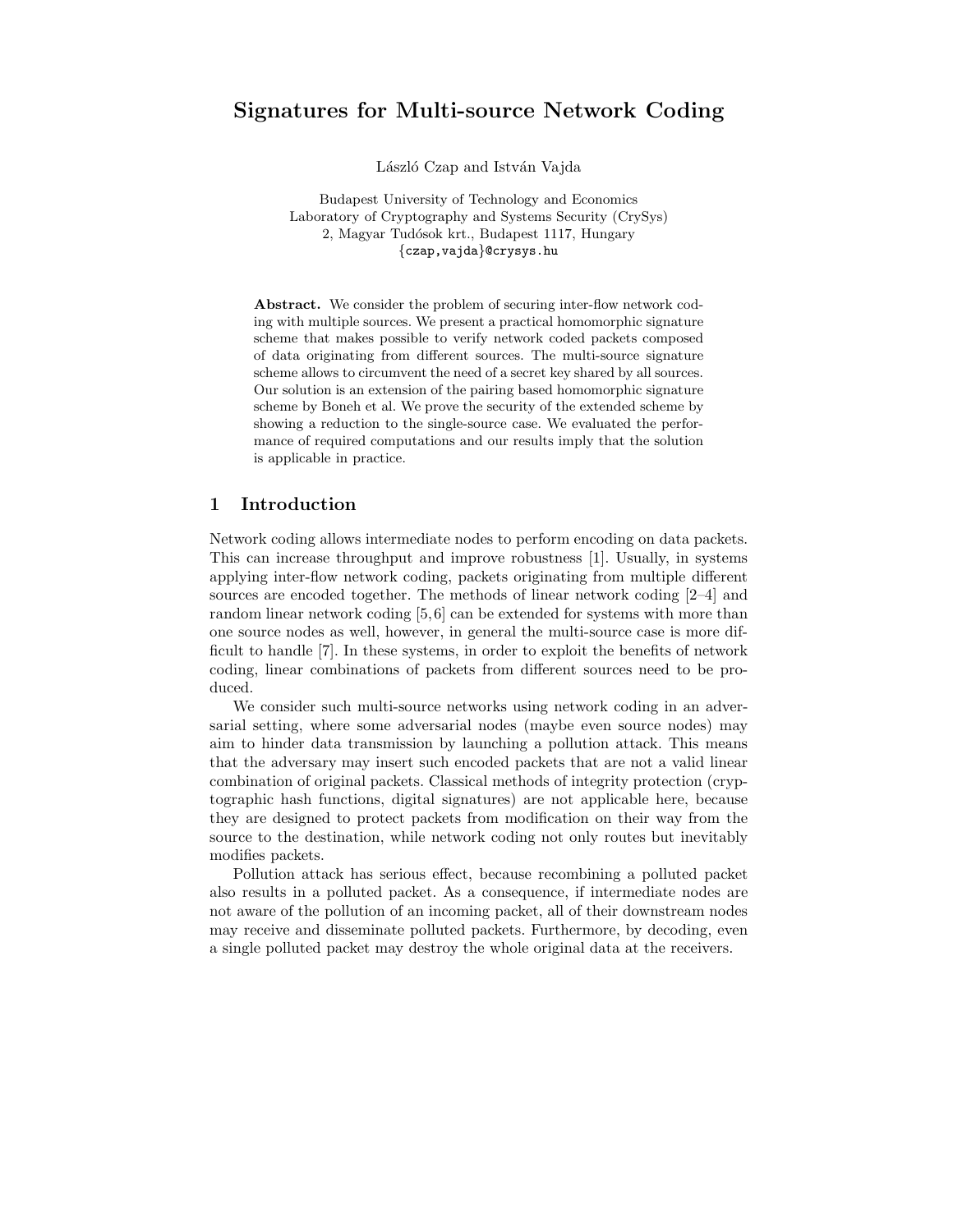The problem of pollution attack in the multi-source setting is investigated in [8]. The authors show a construction in which the homomorphic hash value of data vectors are signed using oridinary digital signatures. It is shown, that in the general case, we can not hope to find more efficient solution. Here, we deal with a special case, where only packets having the same identifier are combined together. In this setting we can exploit the homomorphic property of the signature and use shorter signatures than [8].

The signature on raw packets are computed by the sources, each using its own private key. In this way sources do not need to share a secret key or use secure channels, encoded packets can be verified using the public keys of the involved source nodes. This property requires that a part of the public key of the sources is common. Our solution shows how to extend the homomorphic signature scheme presented in [9] to fulfill this property and to handle multiple sources while remaining secure. Although the computations rely on public key operations, our performance analysis show that the computational overhead can be tolerable for practical applications also.

The rest of this paper is organized as follows. Section 2 overviews the related work, Section 3 describes the applied system model including the model of the adversary. The multi-source signature scheme is described in detail in Section 4. In Section 5 we give a proof of security and in Section 6 the results of our performance analysis are given. In Section 7 we summarize the paper.

# 2 Related Work

Several cryptographic primitives were proposed with homomorphic property for the sake of verification of network coded packets. A homomorphic hash function is introduced in [10] and extended for network coding in [11]. Using homomorphic hash function for integrity protection is generally not practical, especially in the multi-source scenario, because it requires a secure channel between each of the sources and each of the intermediate nodes.

Based on the homomorphic hash function a homomorphic signature scheme was introduced in [12]. It exploits that the base RSA signature also has homomorphic property, thus signing the homomorphic hash value of a message results in a homomorphic signature scheme. However, the authors were unaware that homomorphism introduces a serious security flaw that does not arise using common cryptographic hash functions. The flaw was published in [13]. Further errors of this solution were also discovered [14].

A computationally less expensive method is also proposed in [12], and the same scheme is published in [15] also. A homomorphic signature scheme for content distribution is introduced in [16]. Another approach using bilinear mapping was introduced in [17]. All these schemes share the property that they are limited to a single source and that the number of messages that can be signed before changing the keys is restricted.

It is only the signature scheme by Boneh et al. in [9] based on bilinear mapping that is general, not flawed yet and capable of signing unlimited number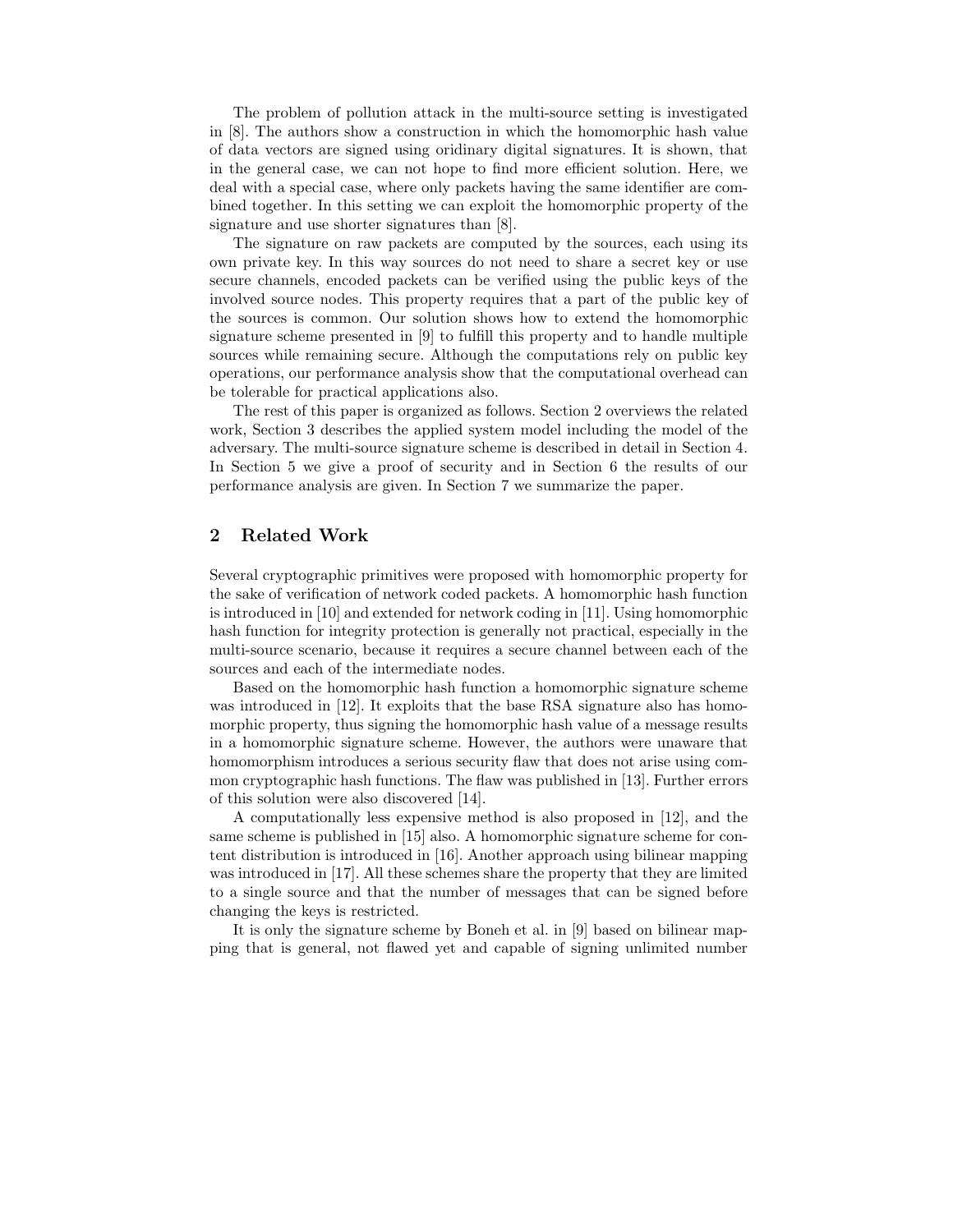of messages. We take this scheme as a basis and extend it for the multi-source network coding scenario.

The multi-source case is considered in [8]. The most general setting is investigated, where vectors with arbitrary identifiers are allowed to combined together. Their construction applies homomorphic hashing with ordinary digital signatures. Compared to this work, our solution is more restricted, because we require that vectors combined together share a common identifier. However, this allows us to make the signatures shorter.

There are also information theoretic solutions against pollution attacks such as [18, 19], however they rely on adding redundancy at the source, hence they are not applicable when there are more than one sources. A scheme proposed for sensor networks [20] deals with multiple sources, but its field of applicability is constrained to special scenarios.

# 3 System model

We consider a network coding scenario with  $m$  unit-capacity source nodes and any number of receivers. We do not consider here the question of designing a code, we only assume that intermediate nodes perform some linear network coding over a finite field of size  $p$ . For simplicity, we further assume that sources fragment their data into equal size packets consisting of N symbols. A packet is considered as a vector **v** of dimension N. An *id* is assigned to each packet, such that packets that have to be encoded together are assigned with the same  $id$ .

We further require that a PKI is available in the system that makes possible all nodes to have their own private-public key pair. Source  $i$  signs its packet  $v_i$  using its own private key  $\alpha_i$ . Intermediate nodes first verify the signature on the received signed packets, then produce linear combinations of the verified packets and compute a signature for the encoded packet using the received signatures without the need to access the private keys. A signed packet is a tuple  $(id, \beta, \mathbf{y}, \sigma)$ , where **y** is the encoded payload,  $\beta$  is the corresponding encoding vector:  $\mathbf{y} = \sum_{i=1}^{m} \beta_i \mathbf{v}_i$ , and  $\sigma$  is the signature on the encoded packet. A signed packet can be verified with the signature on it, even though its payload is combined from vectors originating from different sources. Section 4 gives the specific algorithms of signing, combining and verification of packets.

#### 3.1 Adversary

We assume that the adversary controls one or more nodes of the network and aims to provide the receivers with false information by forging the signature scheme. The forgery is successful if any receiver decodes incorrectly, i.e. some of the decoded packets do not equal the original source packets. It can happen if the receiver accepts an encoded packet that is not a valid linear combination of original source packets. More formally, the attack is successful, if a forged signed packet  $(id^*, \beta^*, \mathbf{y}^*, \sigma^*)$  passes the signature verification, while  $\mathbf{y} \neq \mathbf{0}$  and either  $id^*$  is not a valid id used by the sources, or  $\mathbf{y}^* \neq \sum_{i=1}^m \beta_i^* \mathbf{v}_i$ .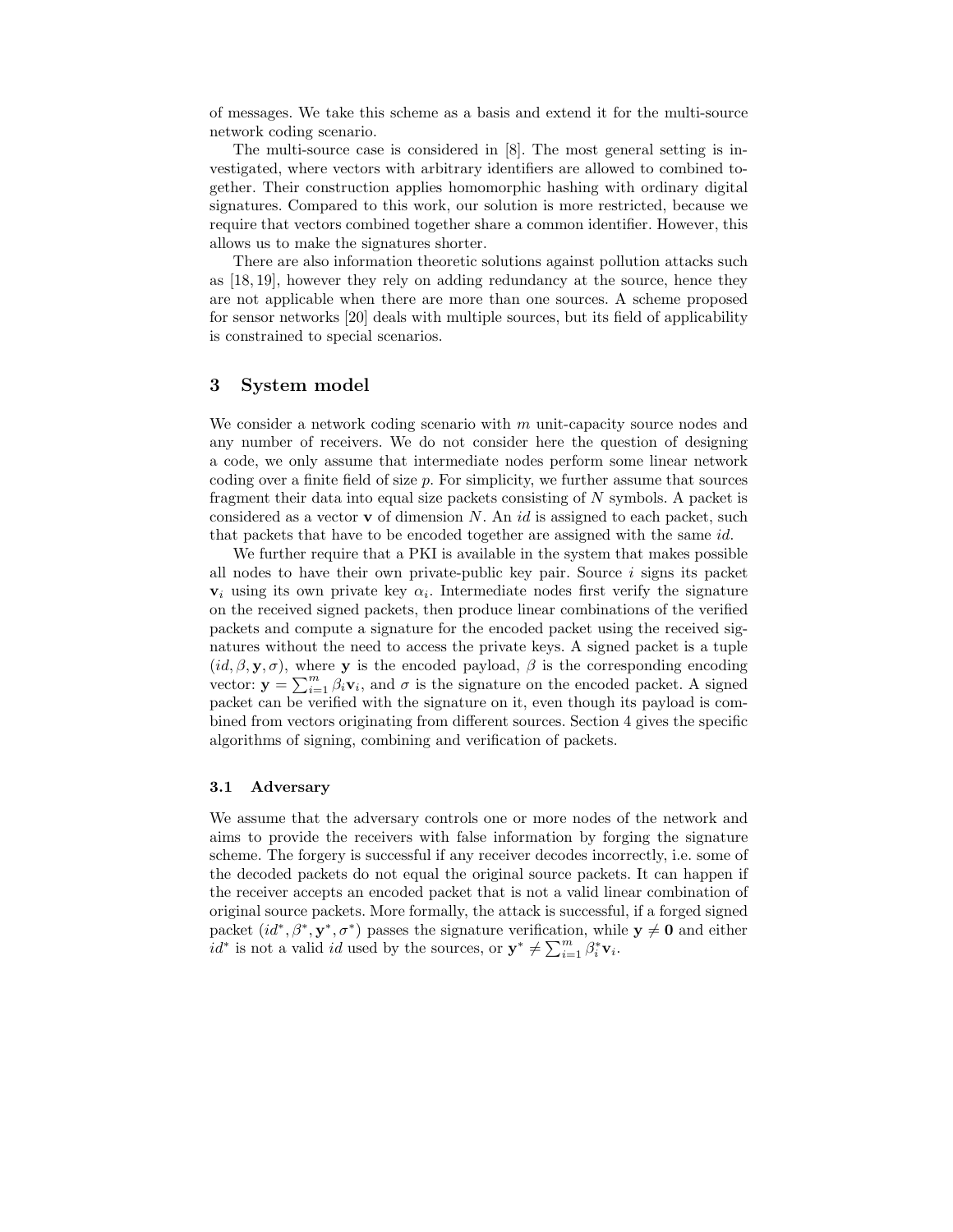It is important to note that contrary to the usual model of digital signatures we have to deal with adversarial source nodes as well. This gives the adversary another possibility for the forgery. In the single source case, an adversarial source node can influence only its own data. However, in the multi-source scenario data of honest nodes can also be corrupted by adversarial behavior, even if the adversarial source node produces valid signatures only. The following toy example illustrates the situation. We have two sources, from which the first behaves adversarial. Assume that two different paths are available from the adversary to the receiver. On the first path, the adversary transmits a signed packet with data  $x_1 = 1$ , while on the other path she sends  $x'_1 = 2$ . The other source node is consistent, it sends  $x_2 = 7$ . It can happen that the receiver gets two valid signed packets corresponding to the following system of linear equations:

$$
x_1 + x_2 = 8
$$
  

$$
2x'_1 + x_2 = 11
$$

If the receiver is not aware of the inconsistency of the adversarial source, the result of decoding is:  $x_1 = 3$ ,  $x_2 = 5$ . This small example illustrates that the adversarial behavior of a source effects the decoding of data sent by honest sources also. This problem makes even more challenging to design signatures for multi-source network coding.

#### 4 A multi-source homomorphic signature scheme

Before giving specific algorithms we define the special properties that a multisource signature should have. Signing a raw packet does not have special requirements, we only need to define the properties of verification. Besides, one additional operation is also needed:

- 1. Verification of encoded packets. The verification must fail for an encoded packet that is not a valid linear combination of original source packets. A forged signed packet  $(id^*, \beta^*, \mathbf{y}^*, \sigma^*)$  has to fail the signature verification, if  $\mathbf{y} \neq \mathbf{0}$  and either  $id^*$  is not a valid id used by the sources, or  $\mathbf{y} \neq \sum_{i=1}^m \beta_i \mathbf{v}_i$ .
- 2. Combining packets. If all sources are honest, given a series of valid signed packets with the same id:  $\{P_{\vartheta} = (id, \beta_{\vartheta}, \mathbf{y}_{\vartheta}, \sigma_{\vartheta})\}, \vartheta = 1, 2, \ldots, k$ , a node has to be able to produce a novel valid signed packet with any chosen encoding vector  $\varrho$  of length k without accessing any private keys. The resulting signed packet has to have the form  $(id, \sum_{\vartheta=1}^k \varrho_{\vartheta} \beta_{\vartheta}, \sum_{\vartheta=1}^k \varrho_{\vartheta} \mathbf{y}_{\vartheta}, \sigma).$

Below, we introduce a multi-source signature scheme with the desired properties based on the homomorphic signature scheme by Boneh et al. [9].

The signature scheme operates over a bilinear group tuple  $\mathcal{G} = (\mathbb{G}_1, \mathbb{G}_2, \mathbb{G}_T, e, \varphi)$ , where

 $-\mathbb{G}_1, \mathbb{G}_2$  and  $\mathbb{G}_T$  are cyclic multiplicative groups of the same prime order. The discrete logarithm problem is assumed to be computationally infeasible in these groups,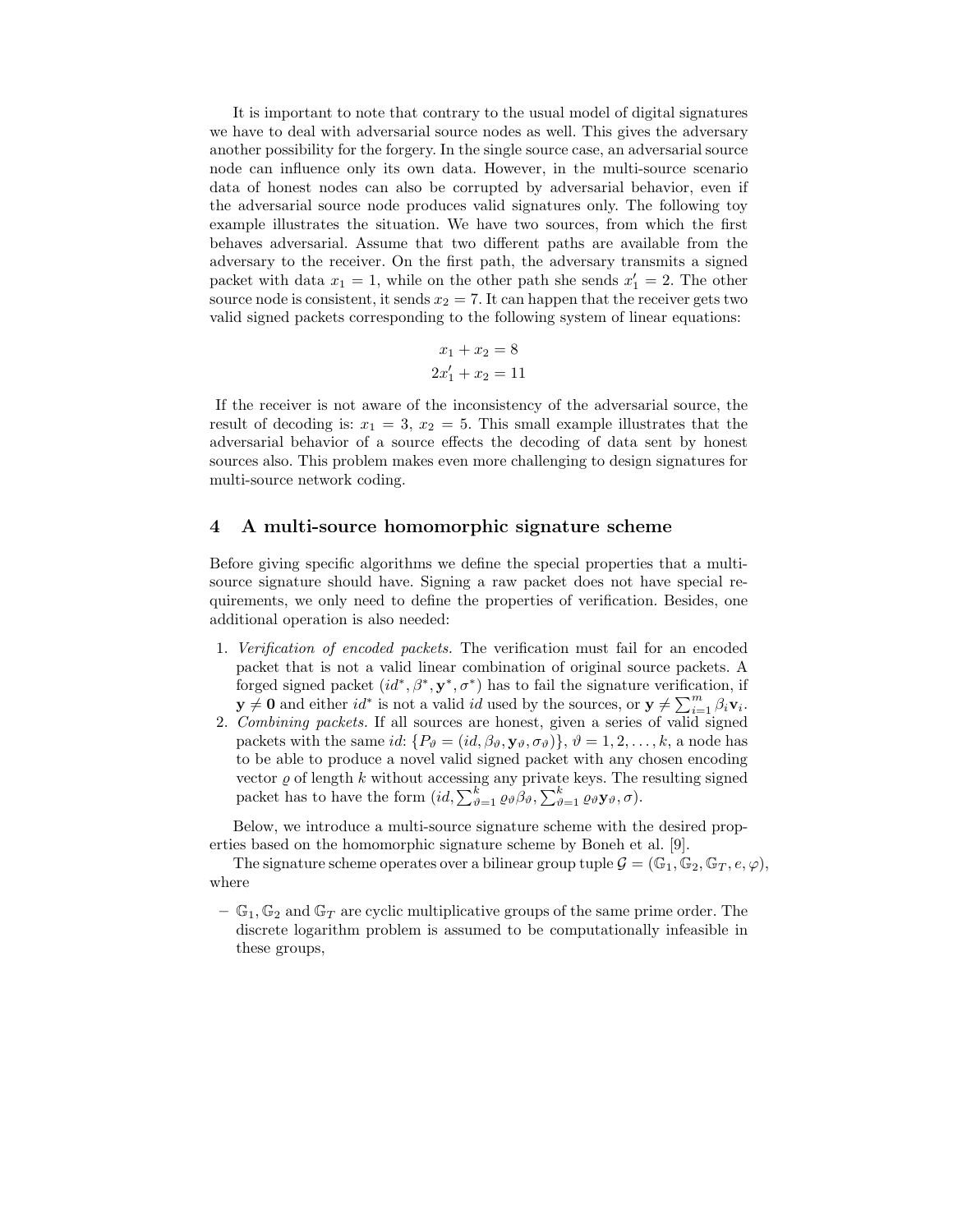- $e : \mathbb{G}_1 \times \mathbb{G}_2 \to \mathbb{G}_T$  is an efficiently computable mapping with bilinear and non-degenerating property,
- $-\varphi : \mathbb{G}_2 \to \mathbb{G}_1$  is an efficiently computable isomorphism.

The setup of the system consists of the following steps:

- 1. Generate a bilinear group tuple G. Let p denote the order of groups, p is prime, and  $p > 2^{\kappa}$ , where  $\kappa$  is the security parameter of the system.
- 2. Generate  $N m$  random numbers  $g_1, g_2, \ldots, g_{N-m} \in \mathbb{G}_1 \setminus \{1\}.$
- 3. Choose a random number  $u \in \mathbb{G}_2 \setminus \{1\}.$
- 4. Output the tuple of public system parameters, these are the public parameters that all source nodes share:  $(\mathcal{G}, q_1, q_2, \ldots, q_{N-m}, u, H)$ , where H is a known hash function.
- 5. Each source  $i$  sets up its own key pair. Source  $i$  selects randomly a private key  $\alpha_i \in \mathbb{F}_p$ . The public keys  $h_i$  of the sources are computed such that  $u = h_i^{\alpha_i}$  holds for all i. The public key of the ith source is hence  $PK_i =$  $u^{(\alpha_i^{-1})} = h_i$ . Computing the inverse of  $\alpha_i$  and modulo exponentiation are all computationally feasible operations.
- 6. Output public keys.

Given this key setup, we show the different operations of the signature scheme.

### 4.1 Signing

Nodes can produce their signatures as if the single source scheme [9] was used, only the id has to be shared. Source i computes signature  $\sigma_i$  on vector  $\mathbf{v}_i$  =  $(v_{i,1}, v_{i,2}, \ldots, v_{i,N}) \neq \mathbf{0}$ :

$$
\sigma_i = \left( \prod_{k=1}^m H(id||k)^{v_{i,N-m+k}} \prod_{j=1}^{N-m} g_j^{v_{i,j}} \right)^{\alpha_i}.
$$

#### 4.2 Combining

The signature  $\sigma$  of an encoded packet  $(id, \beta, \mathbf{y}, \sigma)$  is produced by simply concatenating the signatures  $\sigma_i$  produced by the corresponding sources on  $\mathbf{v}_i$ , for which  $\beta_i \neq 0$ . It means that the encoded packet is verified by the tuple of signatures computed on the vectors that are encoded together. Formally, if m packets are encoded together,  $\sigma$  is an m length vector, and the *i*th element of the vector is  $\sigma_i$ , if  $\beta_i$  is the *i*th non-zero element of  $\beta$ .

At this point, the combining process has to check if all input packets that contain a signature for any  $v_i$  contain the same value of  $\sigma_i$ . If not, the combining process fails and an adversarial source is recognized.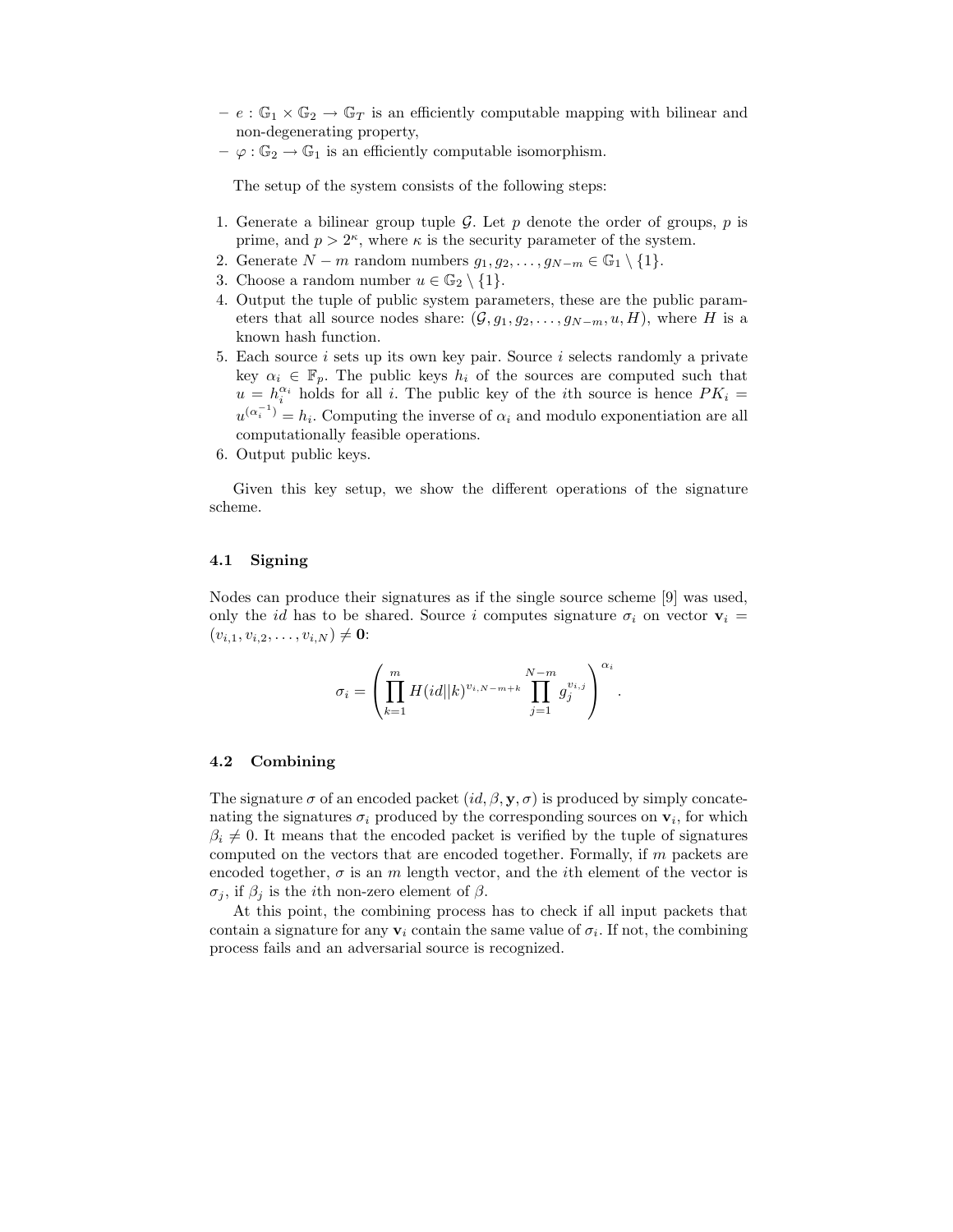## 4.3 Verification

The verification of a signed packet takes three steps as below:

1. Compute

$$
\Gamma_1 = \gamma_1(id, \beta, \sigma) = \prod_{i=1}^m e(\sigma_i, h_i)^{\beta_i}.
$$

2. Compute

$$
\Gamma_2 = \gamma_2(id, \mathbf{y}) =
$$
  
=  $e \left( \prod_{k=1}^m H(id||k)^{y_{N-m+k}} \prod_{j=1}^{N-m} g_j^{y_j}, u \right)$ 

3. If  $\Gamma_1 = \Gamma_2$  the verification succeeds, otherwise it fails.

We show that for correctly computed packets the verification eventually succeeds. To simplify the notations, let us introduce

$$
\mathcal{H}(\mathbf{v}_i, id) = \prod_{k=1}^m H(id||k)^{v_{i,N-m+k}} \prod_{j=1}^{N-m} g_j^{v_{i,j}}.
$$

 $\mathcal{H}(, )$  is essentially a homomorphic hash function, for which  $\mathcal{H} \left( \sum_{i=1}^{m} \beta_i \mathbf{v}_i, id \right) =$  $\prod_{i=1}^m \mathcal{H}(\mathbf{v}_i, id)^{\beta_i}$ . Let  $n = N - m$ .

Given this,

$$
I_1 = \gamma_1(id, \beta, \sigma) = \prod_{i=1}^m e(\sigma_i, h_i)^{\beta_i} =
$$
  
\n
$$
= \prod_{i=1}^m e(\mathcal{H}(\mathbf{v}_i, id)^{\alpha_i}, h_i)^{\beta_i} = \prod_{i=1}^m e(\mathcal{H}(\mathbf{v}_i, id)^{\beta_i}, h_i^{\alpha_i}) =
$$
  
\n
$$
= \prod_{i=1}^m e(\mathcal{H}(\mathbf{v}_i, id)^{\beta_i}, u) = e(\prod_{i=1}^m \mathcal{H}(\mathbf{v}_i, id)^{\beta_i}, u) =
$$
  
\n
$$
= e(\mathcal{H}(\sum_{i=1}^m \beta_i \mathbf{v}_i, id), u) = e(\mathcal{H}(\mathbf{y}, id), u) =
$$
  
\n
$$
= \gamma_2(id, \mathbf{y}) = \Gamma_2
$$

We exploited the bilinear property of e, i.e.  $e(x_1^{y_1}, x_2^{y_2}) = e(x_1, x_2)^{y_1 y_2}$ , and the fact that  $h_i^{\alpha_i} = u$ .

## 4.4 Batch verification

The presented multi-source signature scheme supports batch verification as homomorphic signature schemes usually do. The verifier computes a random linear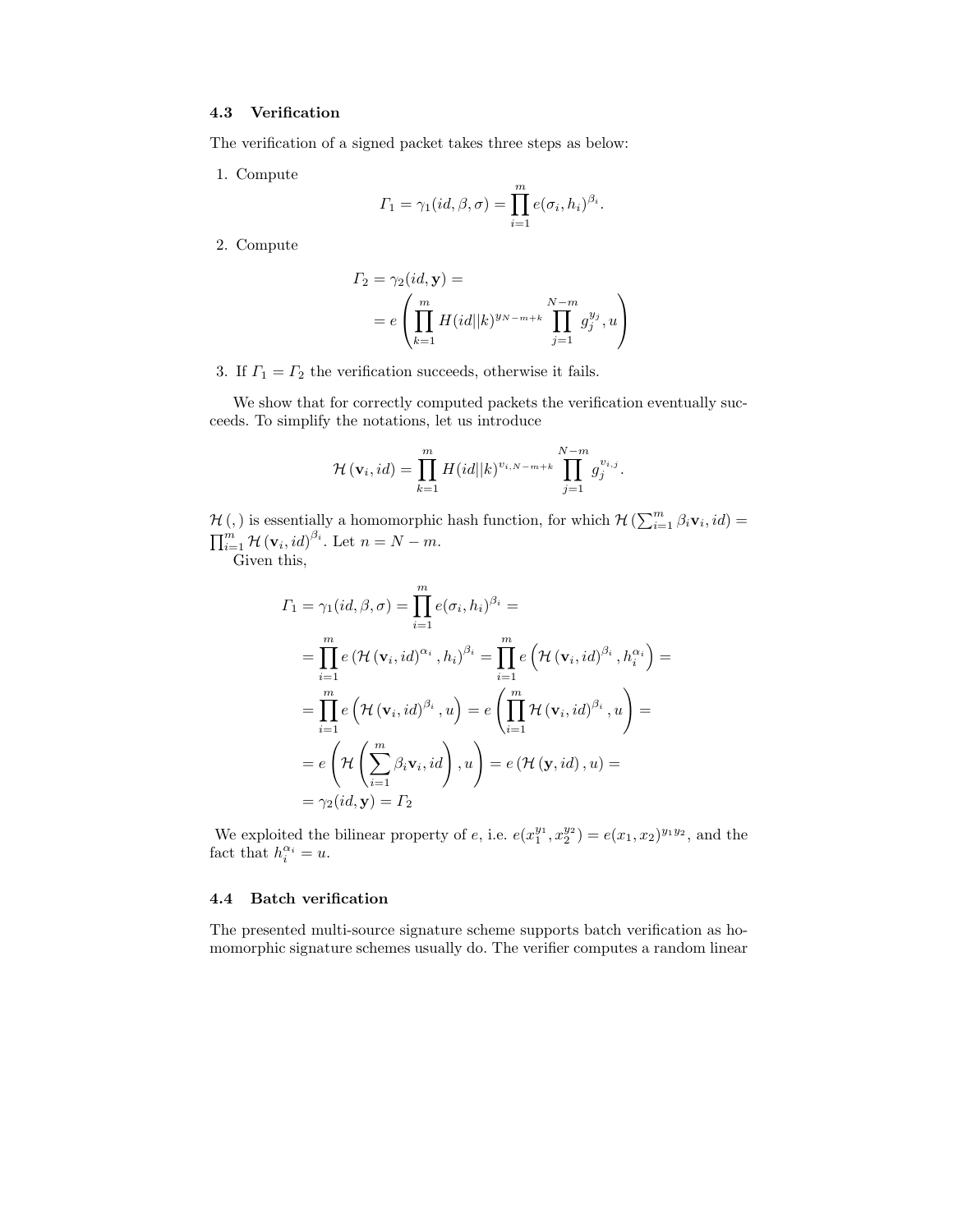combination from the signed encoded packets in the batch, resulting in a single signed encoded packet as if it computed a combined packet for forwarding. If the verification for this combined packet succeeds, all signed encoded packets are accepted as valid. If the verification fails, there is eventually at least one polluted packet in the batch. To find out which one, the verifier needs further verifications, e.g. it can use binary-checking, that tests the half of the batch in each step.

If there are some inconsistent packets in the batch, the batch verification fails, because the combining process will not be able to produce the valid signed packet that contains the random linear combination of packets in the batch. This is the property that makes it possible to handle adversarial sources. From this it follows that batch verification is not only an option to improve the performance of the verification process, but it is essential for the receiver to perform a batch verification on the received set of packets before decoding in order to be aware of adversarial source nodes.

It is an important practical advantage of our scheme that it not only recognizes inconsistency, but also provides an evidence against the adversary, because the verifier can find two encoded packets with two different valid signatures from the adversary. These inconsistent packets provide eligible proof against the adversary. Based on this, e.g. the certificate authority of the system can revoke the key pair of the malicious node. This property ensures that an adversary may reduce the performance of the system by inconsistent behavior for a while, but she can not do so continuously.

# 5 Security

To prove the security of the presented signature scheme we show a reduction to the single-source case. If there is only a single source, our scheme is almost identical to the network coding signature scheme  $NCS<sub>1</sub>$ in [9]. Theorem 6 of [9] proves that the probability of a successful forgery is negligible in  $\kappa$ , assuming the co-CDH problem is infeasible in  $(\mathbb{G}_1, \mathbb{G}_2)$ . Based on this result it is enough to show a reduction of the multi-source signature scheme to  $NCS<sub>1</sub>$  to prove computational security.

#### 5.1 The NCS1scheme

Before giving the proof of security we briefly describe  $NCS<sub>1</sub>$ . It uses the same public parameters as the multi-source scheme, the only difference is that there is only one source with a key-pair  $(\alpha, h)$ . The source has m vectors to send and it signs these vectors with its private key. The computation of this signature  $\sigma'_{i}$ on a vector  $v_i$  is the same as in the multi-source case, i.e.

$$
\sigma_{i}' = \mathcal{H}(\mathbf{v}_{i},id)^{\alpha}.
$$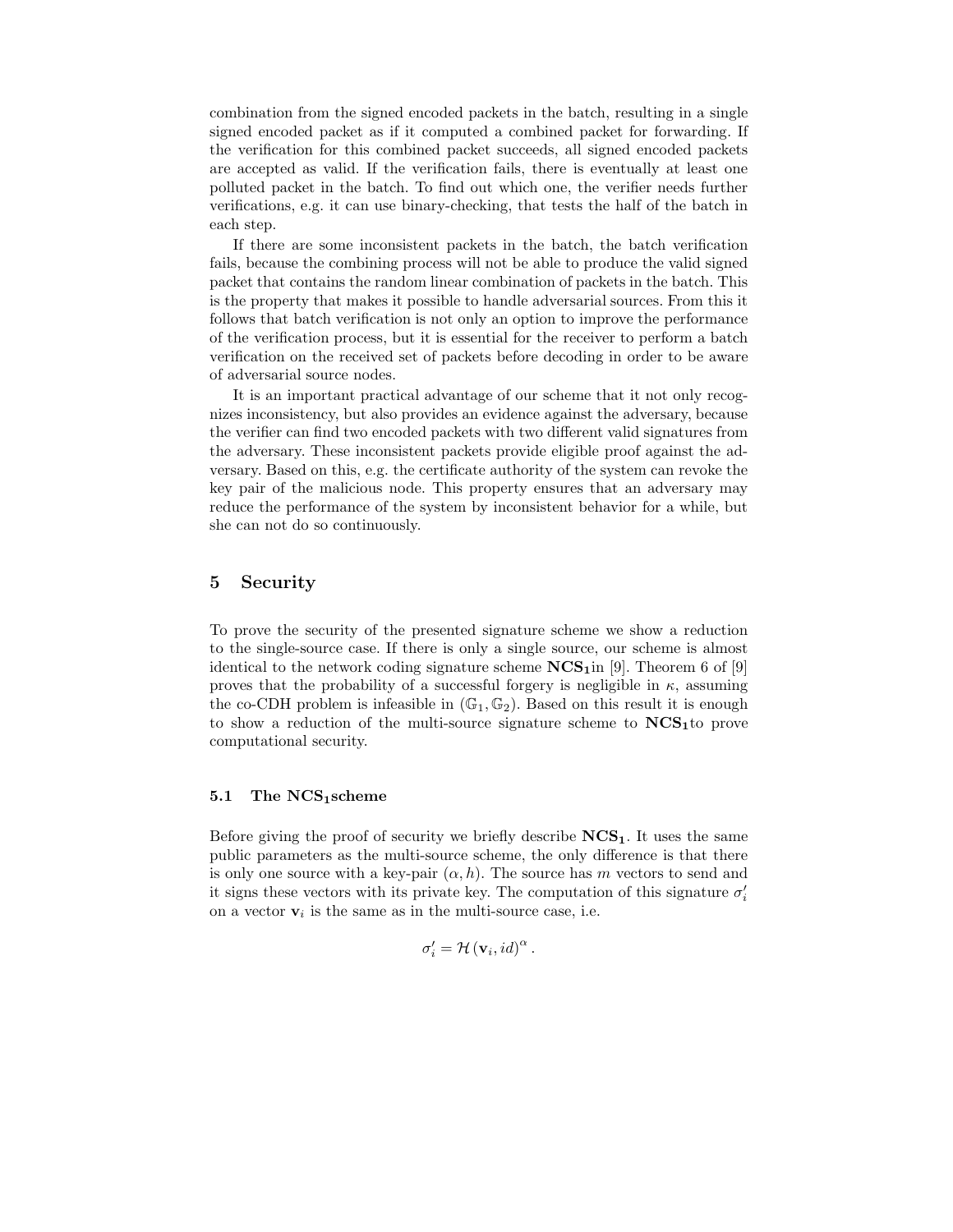Computing the signature of an encoded packet differs and is as follows in the case of  $NCS_1$ :

$$
\sigma' = \prod_{k=1}^m (\sigma'_i)^{\beta_k}.
$$

The verification process is also similar, but the computation of  $\Gamma'_1$  differs:

$$
\Gamma_1' = \gamma_1'(id, \beta, \sigma') = e(\sigma', h).
$$

The computation of  $\Gamma'_2$  is the same as  $\Gamma_2$ .

## 5.2 Proof of security

Theorem 1. The presented multi-source signature scheme is secure, if the network coding signature scheme  $(NCS_1)$  in [9] is secure.

*Proof.* We show that if there exists an efficient algorithm  $A^*$  that can produce a forged signed packet in the multi-source signature scheme, we can construct an efficient algorithm  $\mathcal A$  that produces a forged signed packet in  $NCS_1$ .

The input of algorithm  $A^*$  is the tuple of public system parameters as well as the public key of all the  $m$  sources together with a valid identifier  $id$ , and the set of corresponding signed packets from the sources. The signed packet from the *i*th source is:  $(id, e_i, v_i, \sigma_i)$ , where  $e_i$  is the *i*th unit vector. Algorithm  $\mathcal{A}^*$ outputs a packet  $(id^*, \beta^*, \mathbf{y}^*, \sigma^*)$  for which  $\mathbf{y}^* \neq \mathbf{0}$  and the verification succeeds, but either  $id^* \neq id$  or  $id^* = id$  and  $\mathbf{y}^* \neq \sum_{i=1}^m \beta_i^* \mathbf{v}_i$ .

Let us assume that a source node using the  $NCS<sub>1</sub>$ scheme is given with the system parameters  $(\mathcal{G}, q_1, q_2, \ldots, q_{N-m}, u, H)$  and a key pair  $(h, \alpha)$ , for which  $h^{\alpha} = u$ . (Here m means the dimension of the subspace the source signs.)

Algorithm A operates as follows:

- 1. Construct the multi-source signature scheme with  $m$  sources. The key pair of the first source is  $(h_1 = h, \alpha_1 = \alpha)$ , and this single-source key setup is extended with  $m-1$  additional key pairs in the following way. We choose  $m-1$  random numbers from  $\mathbb{F}_p$ :  $x_1, x_2, \ldots, x_{m-1}$ . The public key of the *i*th source is  $h_i = h^{x_{i-1}}$  for  $i > 1$ . The corresponding private keys are  $\alpha_i = x_{i-1}^{-1} \alpha$ for  $i > 1$ .
- 2. Call algorithm  $A^*$  with the parameters constructed above. If required, a signed packet from the ith source can be constructed from a single-source signed packet, although private keys  $\alpha_i$  are unknown: if  $(id, \mathbf{e}_i, \mathbf{v}_i, \sigma'_i)$  is the corresponding single-source packet we compute a packet as if it came from the *i*th source:  $(id, \mathbf{e}_i, \mathbf{v}_i, \sigma_i) = (\sigma'_i)^{x_{i-1}^{-1}}$ .

The output of  $A^*$  is a forged signed packet in the multi-source scheme:  $(id^*, \beta^*, \mathbf{y}^* = \sum_{i=1}^m \beta_i^* \mathbf{v}_i^*, \sigma^* = (\sigma_1^*, \sigma_2^*, \dots, \sigma_m^*)$ ). (For simplicity, we assume that all sources are involved, but the proof does not rely on this.)

3. Output the packet  $(id^*, \beta^*, \mathbf{y}^*, \sigma^{**})$ , where  $\sigma^{**} = (\sigma_1^*)^{\beta_1^*} \prod_{i=2}^m (\sigma_i^*)^{\beta_i^* x_{i-1}}$ .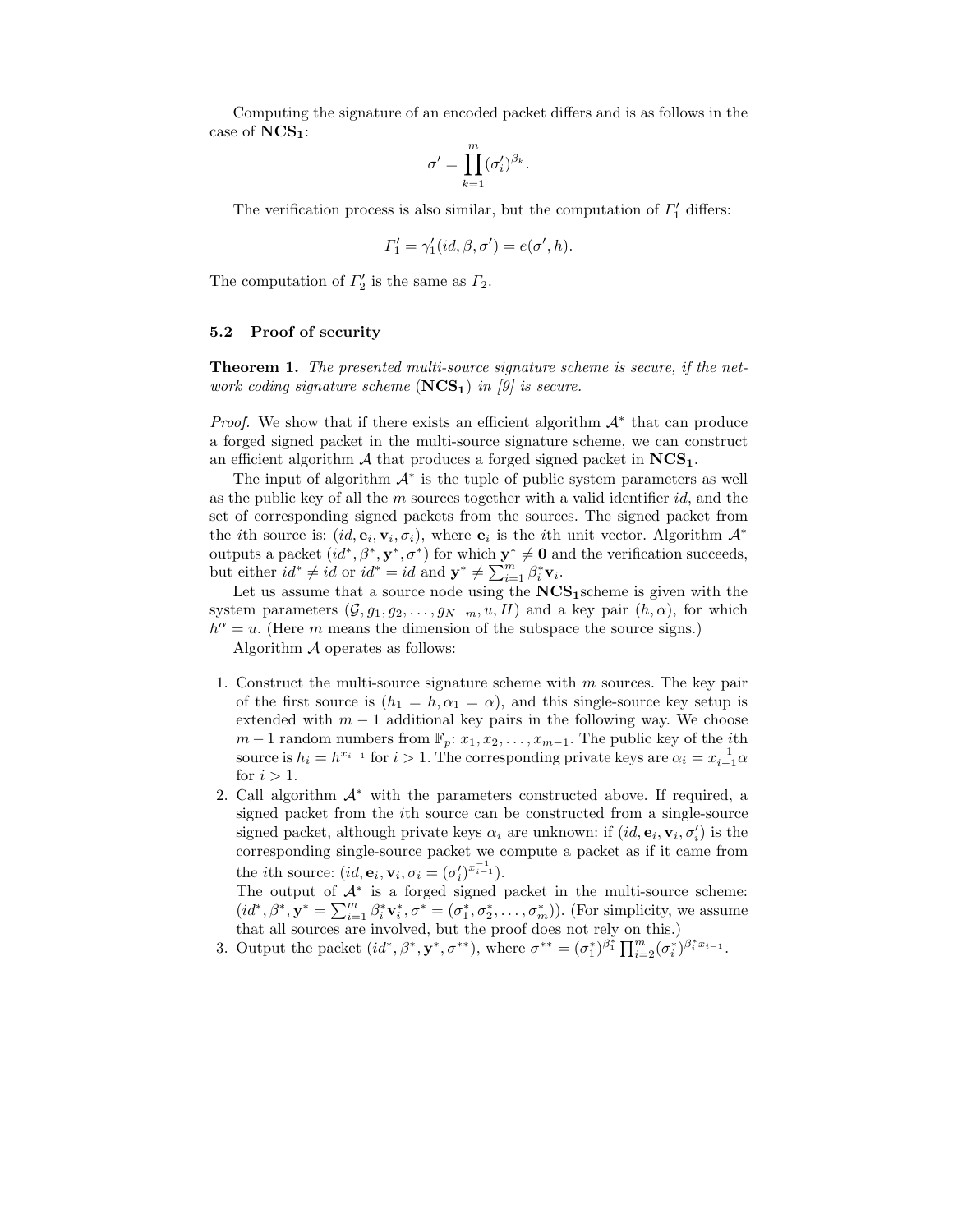We show that the output of  $A$  is a forged signed packet in  $NCS<sub>1</sub>$ . First, we show that it passes the verification process than prove that the packet is forged.

$$
\Gamma_1' = e\left((\sigma_1^*)^{\beta_1^*} \prod_{i=2}^m (\sigma_i^*)^{\beta_i^* x_{i-1}}, h\right) = e\left((\sigma_1^*)^{\beta_1^*}, h_1\right) \prod_{i=2}^m e\left((\sigma_i^*)^{\beta_i^* x_{i-1}}, h_1\right) = (1)
$$

$$
= e(\sigma_1^*, h_1)^{\beta_1^*} \prod_{i=2}^m e(\sigma_i^*, h_1^{x_{i-1}})^{\beta_i^*} =
$$
\n(2)

$$
= \prod_{i=1}^{m} e(\sigma_i^*, h_i)^{\beta_i^*} = e\left(\mathcal{H}\left(\sum_{i=1}^{m} \beta_i^* \mathbf{v}_i^*, id\right), u\right) =
$$
\n(3)

$$
= e\left(\mathcal{H}\left(\mathbf{y}^*, id\right), u\right) = \Gamma_2' \tag{4}
$$

Equation (3) holds because the output of  $A^*$  passes the multi-source verification. It is important to note that  $\mathbf{v}_1^*, \mathbf{v}_2^*, \ldots, \mathbf{v}_m^*$  are not known and may not unique, but they eventually exist. This equation proves that the packet passes the verification of  $NCS<sub>1</sub>$ .

Now we have to show, that this packet is a forged signed packet in  $\mathbf{NCS_{1}}.$ The packet is forged if  $\mathbf{y}^* \neq \mathbf{0}$  and either  $id^* \neq id$ , or  $\mathbf{y}^* \neq \sum_{i=1}^N \beta_i^* \mathbf{v}_i$ . According to the properties of  $\mathcal{A}^*$  this condition is satisfied, consequently, the output of  $\mathcal{A}$ is a forged packet in  $NCS_1$ . □

Theorem 1 and Theorem 6 of [9] together prove that the multi-source signature scheme is computationally secure.

## 6 Performance results

Like all known public key cryptographic operations, the presented scheme also involves computationally expensive operations. Let us overview the number of operations the different algorithms require. Here we ignore the cost of network coding operations and focus only on the overhead caused by the signature scheme.

- Signing a raw packet requires N exponentiations and  $N-1$  multiplications.
- Combining is extremely simple, signatures of the input packets need only be put one after another. Besides, the process only needs to check if signatures corresponding to the same data vector equal.
- $-$  Verification is computationally more expensive, if  $m$  packets are combined together, computing  $\Gamma_1$  requires m mappings, m exponentiations and  $m-1$ multiplications, while  $\Gamma_2$  requires N modulo exponentiations,  $N-1$  multiplications and one mapping.

Of course, using signatures has not only computational, but communication overhead as well. In our case, the length of a signature depends on the size of  $\mathbb{G}_1$ and on the number of source packets combined together in the encoded packet. It follows from the operation of the signature scheme that the amount of overhead is proportional to the number of packets combined.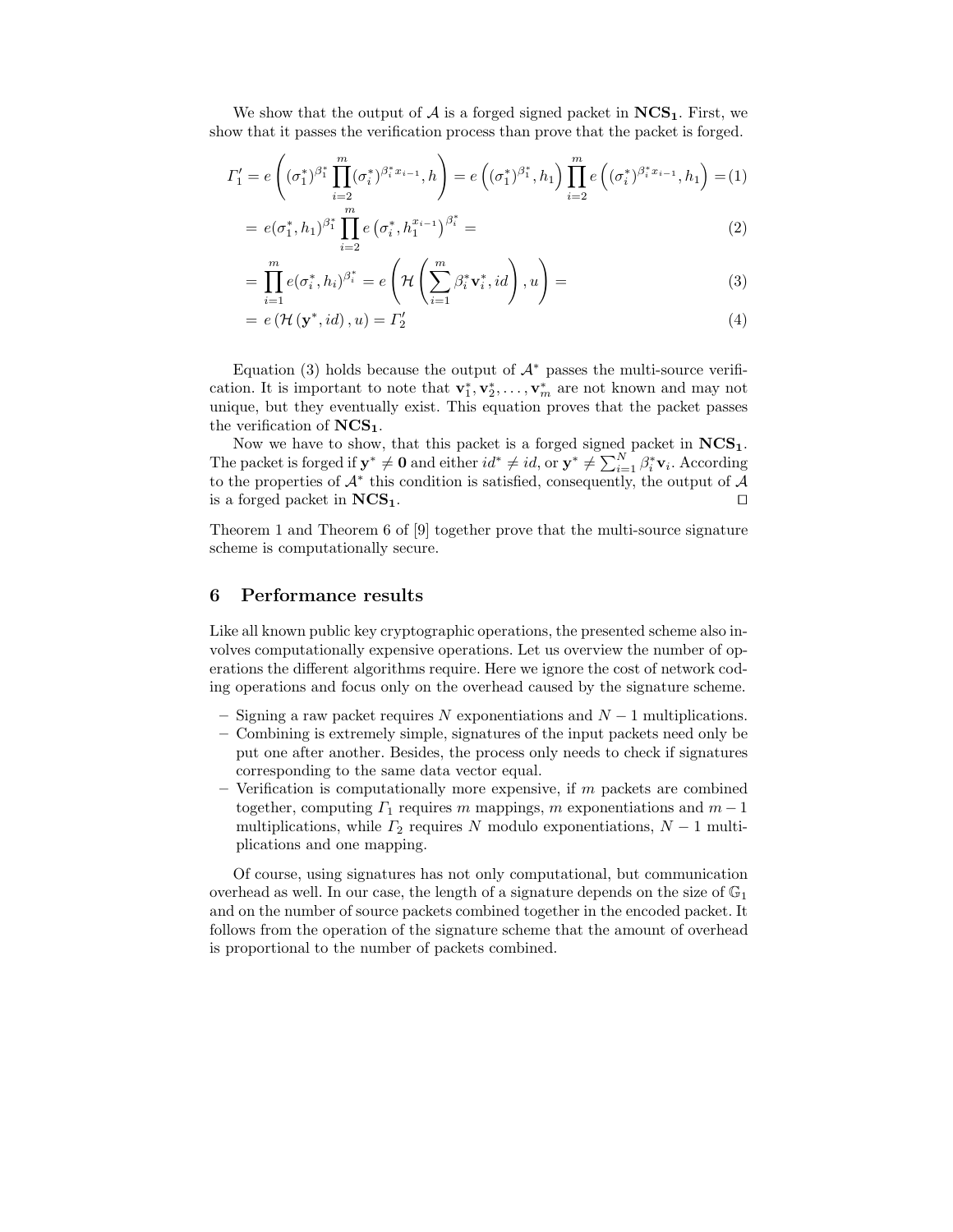In contrary to usual signatures, in the case of network coding, the verification process has to be performed not only by the receiver, but intermediate nodes also, before they produce a novel combination. This property makes verification performance a key issue of a homomorphic signature scheme. Note that in this extent the multi-source setting does not differ from the single-source case.

In order to provide also numerical results, we implemented the signature scheme and measured the performance of the signing and verification operations as well as the communication overhead in different cases. We omitted measuring the performance of the combining process, because its overhead is negligible. Our implementation was written in C using the Pairing-Based Cryptography Library (libpbc) [21]. For the computations we used the curve groups implemented in the libpbc library. The main properties of different tested parameters is summarized on Table 1. For further details on different types of pairings we refer the reader to [21].

| <b>Type</b> |        |        | Base field Dlog security Signature length |  |
|-------------|--------|--------|-------------------------------------------|--|
|             | (bits) | (bits) | (bytes)                                   |  |
| a           | 512    | 1024   | 128                                       |  |
|             | 160    | 1920   | 40                                        |  |
| d159        | 159    | 954    |                                           |  |

Table 1. Main properties of tested pairings

We performed measurements in two different settings that differs in the size of signed data packet. In the first scenario the length of a packet was set to 1500 bytes, that is the length of a typical IP packet. In the second case, larger data blocks were signed, the packet length was 1 MB. In both cases 100 packets were generated with random elements. Different key pairs were generated for every packet, and raw packets were signed using their corresponding private key. Using the signed raw packets, we produced signed encoded packets. The average number of combined packets  $\Delta$  was set in advance, then 100 combined packets were produced. The number of packets to combine together was selected randomly from the range  $[1; 2\Delta - 1]$  for each combined packet, where the coefficients and the packets to combine were also selected randomly. Afterward, the produced signed combined packets were verified one by one. We measured the throughput of the signing and the verification process not counting the size of appended signatures. The computations were run on PC with 2.5 GHz CPU frequency and 2 GB of RAM, using Linux operating system.

The performance results of the signing operation is presented on Table 2, while the throughput results of the verification process are plotted on Fig. 1 and 2 corresponding to the two different packet lengths tested.

The result heavily depends on both the packet length and the selected type of pairing. The verification is clearly more costly than signing. In both cases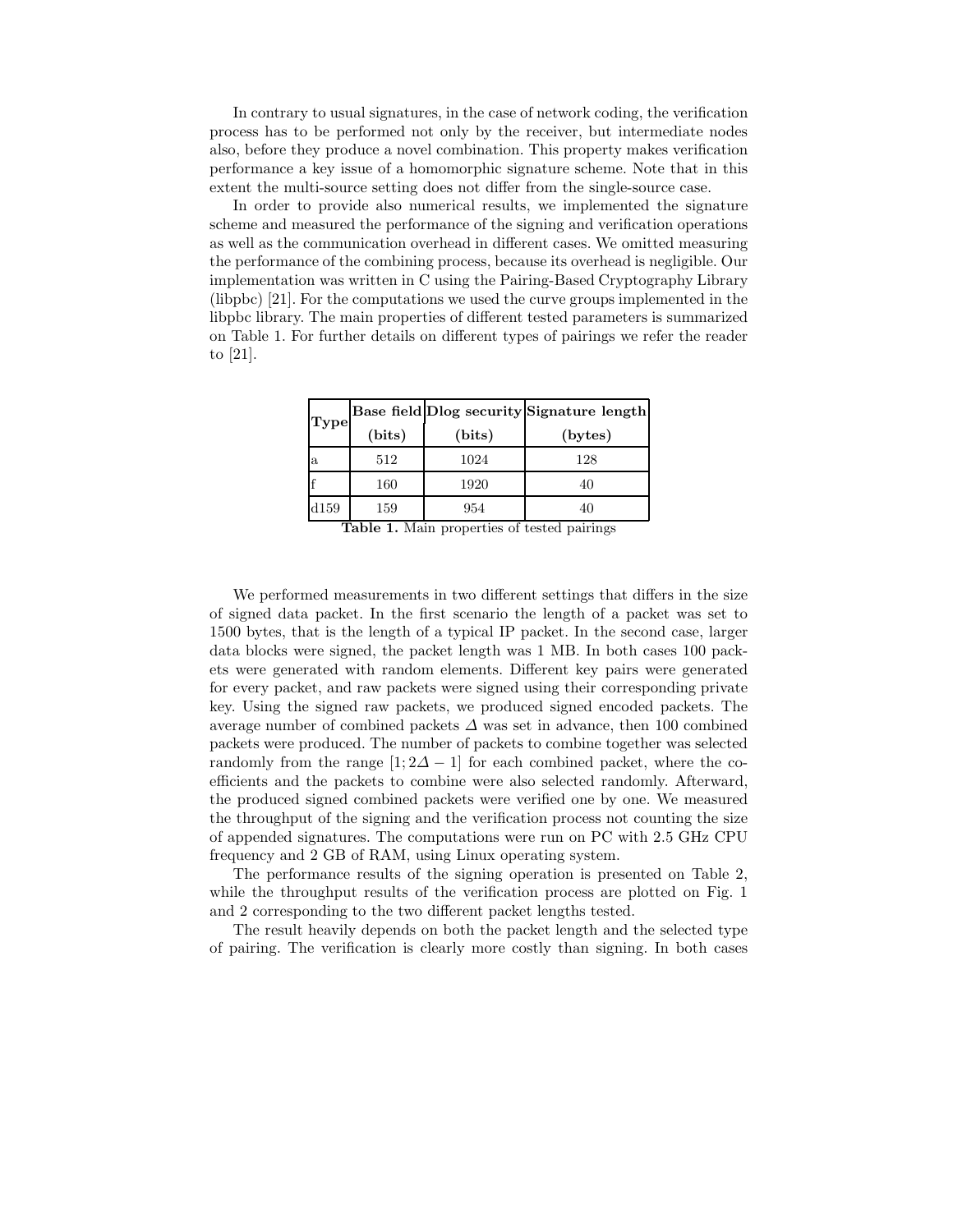| Packet length Pairing Type Throughput \% overhead |      |                      |        |
|---------------------------------------------------|------|----------------------|--------|
|                                                   | a    | 84.2 MB/s            | 8.5    |
| 1500 bytes                                        |      | $107.2$ MB/s         | 2.6    |
|                                                   | d159 | 99.0 MB/s            | 2.6    |
|                                                   | a    | $141.8 \text{ MB/s}$ | 0.0128 |
| $1 \text{ MB}$                                    |      | 149.2 $MB/s$         | 0.004  |
|                                                   | d159 | $130.6$ MB/s         | 0.004  |

|  | <b>Table 2.</b> Throughput of the signing process |  |  |  |
|--|---------------------------------------------------|--|--|--|
|--|---------------------------------------------------|--|--|--|

the larger packet size results better performance. For signing the improvement is ∼ 60% for Type 'a' pairing. For the verification, the difference is much more significant (note that the scaling of vertical axes differ on the two figures). It is because computing the pairing is the most costly operation, and if the packet size is smaller, the pairing function is used more often.



Fig. 1. Throughput results of the verification process, packet size is 1500 Bytes

While by signature generation the different types of pairing give similar result - the difference is at most 27%, see 3rd column of Table 2 -, in the signature verification almost one order of magnitude difference rises between them. There is also a considerable difference in the degree of performance degradation as the number of packets combined together increases. In this aspect type 'a' pairing gives the best performance, in the case of the larger packet size, there is only a slight difference between its throughput results.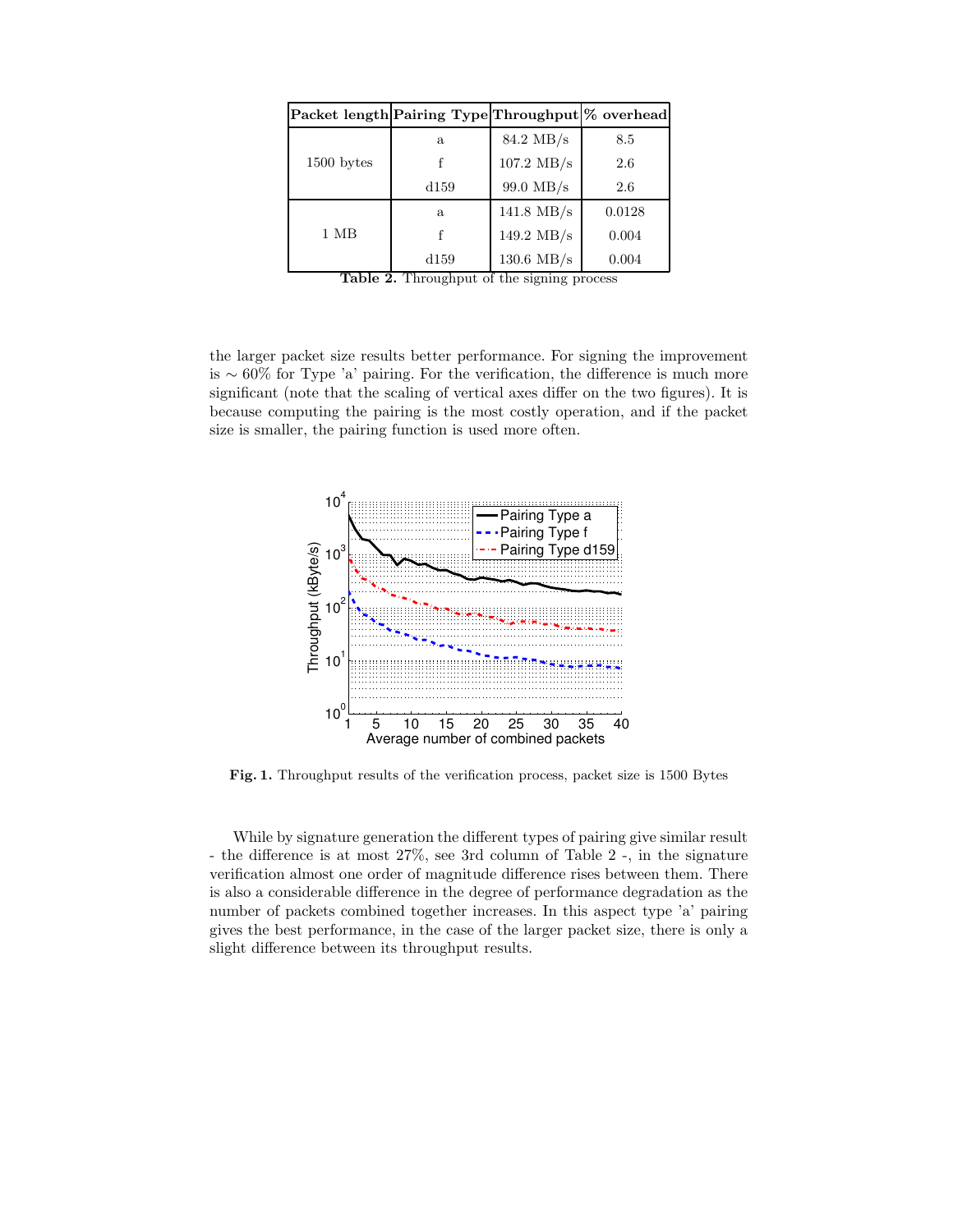

Fig. 2. Throughput results of the verification process, packet size is 1 MB

Regarding communication overhead, it is quite obvious that the larger is the packet size the lower is the overhead of one signature. In the case of an encoded packet, this overhead grows proportionally with the number of packets involved.

The conclusion of our investigation is that both the packet size and the applied pairing have to be selected carefully considering the performance requirements of the system. The cost of verification is the most important parameter, because verification is performed much more often than signing. Thus, from the tested pairings, type 'a' pairing seems to be more attractive than others, despite the larger signature size and the slightly slower signing operation.

Our results show, that although costly public key cryptographic operations are involved, the performance of the verification process can be in the order of several tens of MB/s, thus it can be practical for many applications, even if the computational power of an intermediate router is more constrained than that of the desktop computer on which we ran our measurements.

# 7 Summary

We proposed a homomorphic signature scheme that provides a cryptographic solution against pollution attacks for systems using inter-flow network coding with multiple sources. A combined signed packet can be verified using the combined signature and the public keys of the corresponding sources. The scheme is an extension of the signature scheme in [9]. We provide a proof for the security of the novel scheme based on the security of the single-source case. Our scheme can handle even the case when some source nodes are adversarial, moreover, it can not only detect their attack but it provides a proof against the adversary.

We implemented and measured the performance of the signing and verification process. The results imply that the scheme is suitable for practical purposes.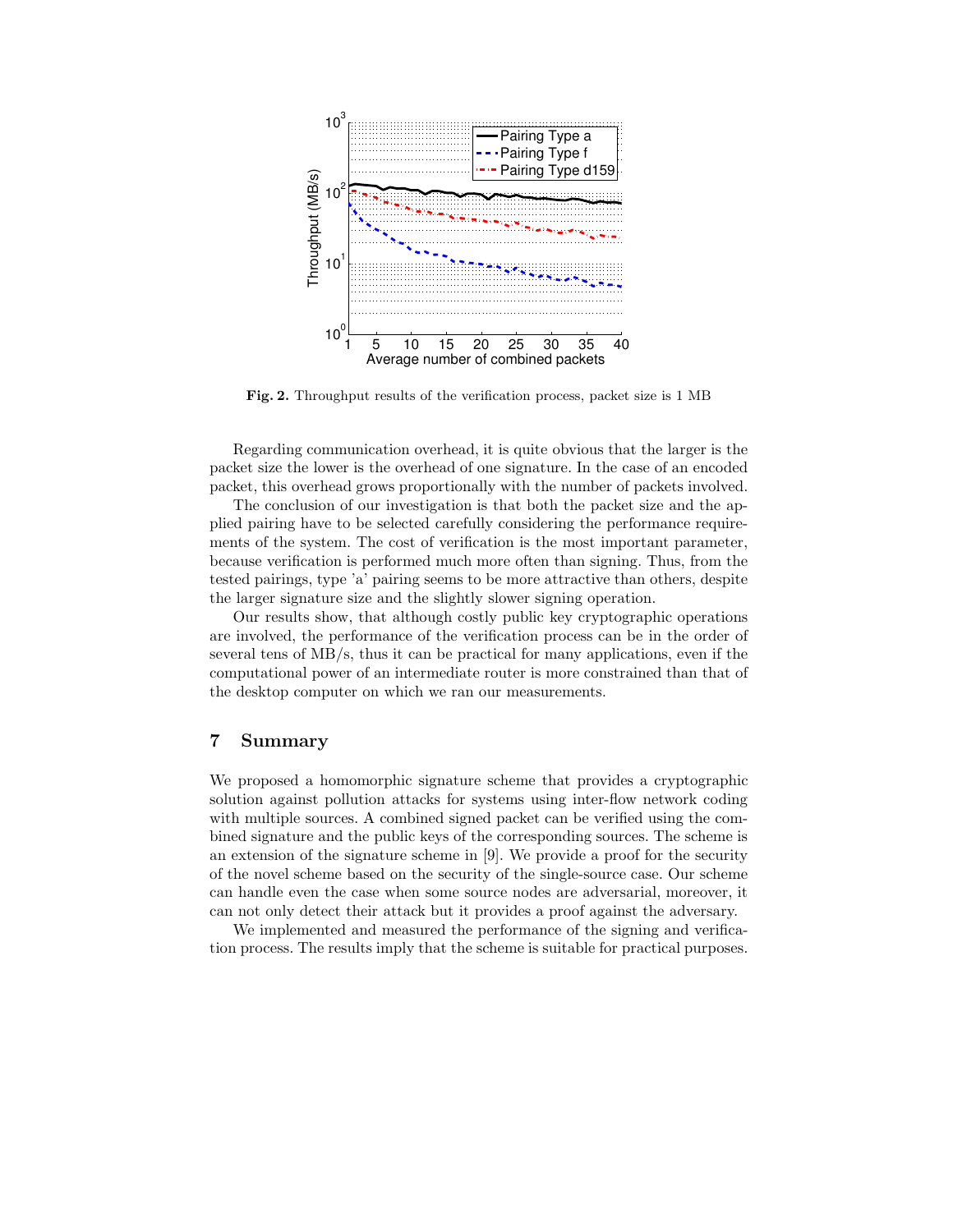# References

- 1. Ahlswede, R., Cai, N., Li, S.Y.R., Yeung, R.W.: Network information flow. IEEE Transactions on Information Theory  $46(4)$  (July 2000) 1204–1216
- 2. Li, S.Y.R., Yeung, R.W., Cai, N.: Linear network coding. IEEE Transactions on Information Theory 49(2) (2003) 371–381
- 3. Kötter, R., Médard, M.: An algebraic approach to network coding. IEEE/ACM Transactions on Networking 11 (October 2003) 782–795
- 4. Fragouli, C., Soljanin, E.: Network Coding Fundamentals. Volume 2. Foundations and Trends in Networking (2007)
- 5. Ho, T., Kötter, R., Médard, M., Karger, D.R., Effros, M.: The benefits of coding over routing in a randomized setting. In: Proceedings of the IEEE Information Theory Symposium (ISIT). (June 2003)
- 6. Ho, T., Médard, M., Kötter, R., Karger, D.R., Effros, M., Leong, B., Shi, J.: A random linear network coding approach to multicast. IEEE Transactions on Information Theory 52(10) (2006) 4413–4430
- 7. Yeung, R.W.: Information Theory and Network Coding. Information Technology: Transmission, Processing and Storage. Springer (2008)
- 8. Boneh, D., Agrawal, S., Boyen, X., Freeman, D.: Preventing pollution attacks in multi-source network coding. In: Proceedings of PKC. (2010)
- 9. Boneh, D., Freeman, D., Katz, J., Waters, B. In: Signing a Linear Subspace: Signature Schemes for Network Coding. Volume 5443/2009. Springer (March 2009) 68–87
- 10. Krohn, M.N., Freedman, M.J., Mazieres, D.: On-the-fly verification of rateless erasure codes for efficient content distribution. In: Proceedings of 2004 IEEE Symposium on Security and Privacy. (2004)
- 11. Gkantsidis, C., Rodriguez, P.: Cooperative security for network coding file distribution. In: Proceedings of the 24th Annual Joint Conference of the IEEE Computer and Communications Societies (INFOCOM). (2006)
- 12. Yu, Z., Wei, Y., Ramkumar, B., Guan, Y.: An efficient signature-based scheme for securing network coding against pollution attacks. In: Proceedings of the Conference of the IEEE Computer and Communications Societies (INFOCOM). (2008)
- 13. Wang, Y.: Insecure "provable secure network coding" (October 2009)
- 14. Yun, A., Cheon, J., Kim, Y.: On Homomorphic Signatures for Network Coding. IEEE Transactions on Computers (2009)
- 15. Kang, H.J., Vasserman, E.Y., Lee, H.T., Cheon, J.H., Kim, Y.: Secure network coding for a P2P system. ACM Conference on Computer and Communications Security, Poster (2009)
- 16. Zhao, F., Kalker, T., Médard, M., Han, K.J.: Signatures for content distribution with network coding. In: Proceedings of 2007 IEEE International Symposium on Information Theory (ISIT '07). (June 2007)
- 17. Lauter, K.E., Charles X, D., Jain, K.: Signatures for network coding. In: Proceedings of the 40th Annual Conference on Information Sciences and Systems (CISS '06). (March 2006)
- 18. Jaggi, S., Sanders, P., Chou, P.A., Effros, M., Egner, S., Jain, K., Tolhuizen, L.: Polynomial time algorithms for multicast network code construction. IEEE Transactions on Information Theory  $51(6)$  (June 2005) 1973–1982
- 19. Ho, T., Leong, B., Kötter, R., Médard, M., Effros, M., Karger, D.R.: Byzantine modification detection in multicast networks using randomized network coding. In: Proceedings of the 2004 IEEE International Symposium on Information Theory (ISIT). (June 2004)